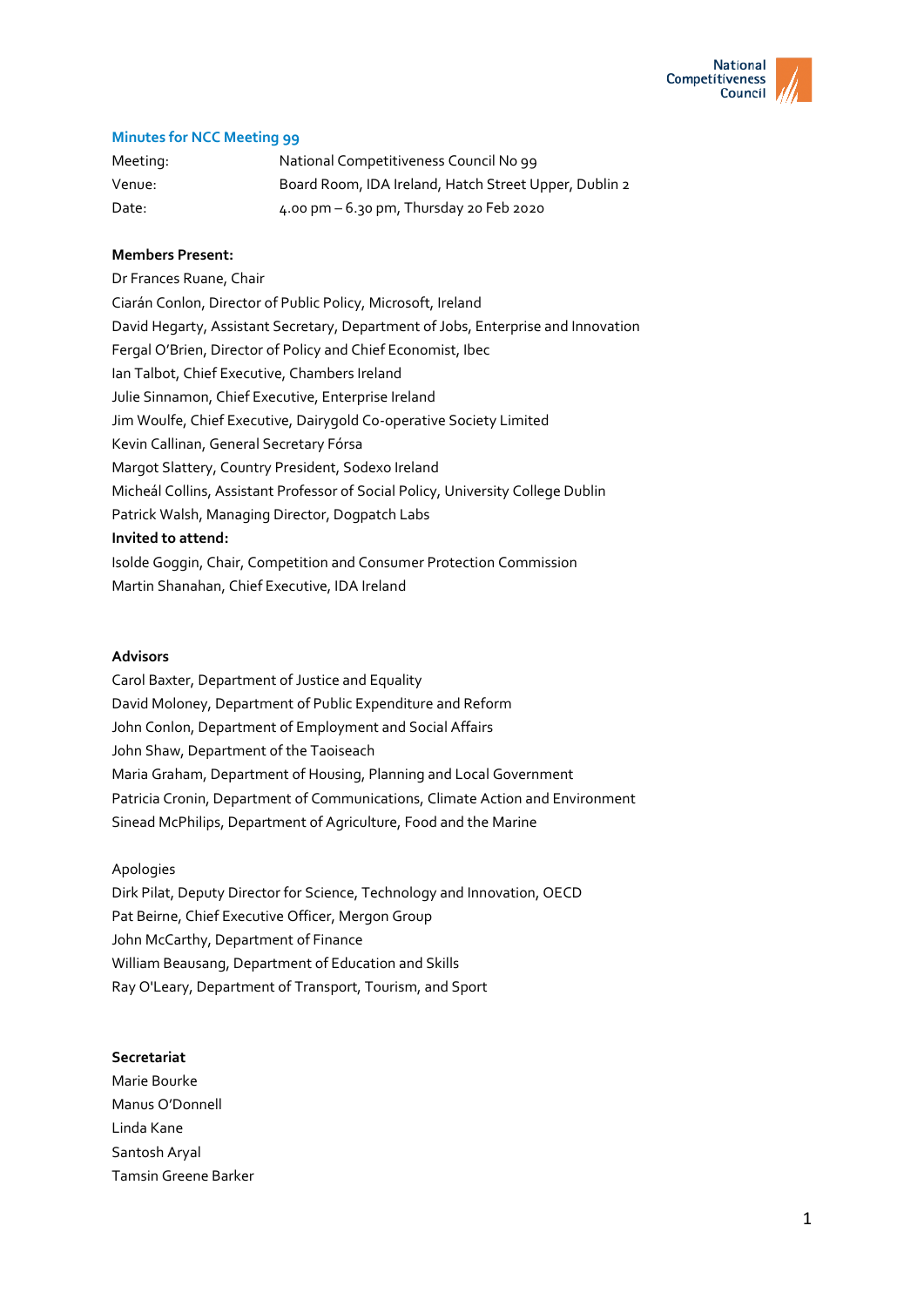

| 99.1 Welcome                                                                                                                                                                                                            |                                                                                                                                                                                                                                                                                                                                                                                                                                    |                                                                           |  |  |
|-------------------------------------------------------------------------------------------------------------------------------------------------------------------------------------------------------------------------|------------------------------------------------------------------------------------------------------------------------------------------------------------------------------------------------------------------------------------------------------------------------------------------------------------------------------------------------------------------------------------------------------------------------------------|---------------------------------------------------------------------------|--|--|
|                                                                                                                                                                                                                         | The Chair briefly highlighted the NCC's evolution in the last 23<br>years; establishment and the purpose of the Council; the Council's<br>areas of focus; change in priorities over the years; and its<br>achievements in terms of influencing policy making.                                                                                                                                                                      |                                                                           |  |  |
|                                                                                                                                                                                                                         | The Chair emphasised the need for the Council to define its role and<br>a,<br>purpose going forward in the ever-changing political and economic<br>landscape in Ireland.                                                                                                                                                                                                                                                           |                                                                           |  |  |
|                                                                                                                                                                                                                         | 99.2 Minutes/matters Arising                                                                                                                                                                                                                                                                                                                                                                                                       |                                                                           |  |  |
| The minutes from meeting 98 were approved.                                                                                                                                                                              |                                                                                                                                                                                                                                                                                                                                                                                                                                    |                                                                           |  |  |
| The Chair updated the Council on the recent development in relation to the<br>Government response to Ireland's Competitivenes Challenge 2019 priority<br>recommendations and asked David Hegarty to address the matter. |                                                                                                                                                                                                                                                                                                                                                                                                                                    |                                                                           |  |  |
|                                                                                                                                                                                                                         | Due to the election being called and the current ongoing<br>negotiations on the formation of a Government, the Government's<br>response will be delayed until the new Government is in place                                                                                                                                                                                                                                       |                                                                           |  |  |
|                                                                                                                                                                                                                         | The Chair will inform the Council of any further developments at or<br>before the next meeting.                                                                                                                                                                                                                                                                                                                                    |                                                                           |  |  |
|                                                                                                                                                                                                                         | 99.3 Review of the NCC's Original Mandate                                                                                                                                                                                                                                                                                                                                                                                          |                                                                           |  |  |
| Manus O' Donnell presented on the NCC's mandate and highlighted the<br>need for the Council to identify the specific areas it would like to focus on<br>over the coming period.                                         |                                                                                                                                                                                                                                                                                                                                                                                                                                    | Secretariat to update the<br>members on the outcome of<br>the discussions |  |  |
|                                                                                                                                                                                                                         | Discussion took place on the following three issues:                                                                                                                                                                                                                                                                                                                                                                               |                                                                           |  |  |
|                                                                                                                                                                                                                         | The policy making landscape and the role of other institutions                                                                                                                                                                                                                                                                                                                                                                     |                                                                           |  |  |
|                                                                                                                                                                                                                         | Overview of the NCC's broad areas of focus to date - word clusters<br>and evolution of topics over the years                                                                                                                                                                                                                                                                                                                       |                                                                           |  |  |
|                                                                                                                                                                                                                         | A work plan approach for maximum effectiveness.                                                                                                                                                                                                                                                                                                                                                                                    |                                                                           |  |  |
|                                                                                                                                                                                                                         | Members input                                                                                                                                                                                                                                                                                                                                                                                                                      |                                                                           |  |  |
| $\circ$                                                                                                                                                                                                                 | Many spoke to the need to have a multi-annual 3-year approach to<br>competitiveness and productivity topics. Discussion took place on the<br>value of looking at the NCC's work and conducting more evaluation in<br>order to achieve greater impact in the future. It was agreed that the NCC<br>will continue to focus on a limited number of topics and develop,<br>elaborate and review progress on them in consecutive years. |                                                                           |  |  |
| $\circ$                                                                                                                                                                                                                 | Topics where other organisations have in-depth expertise: Some<br>discussion took place as to whether the Council, in referencing other<br>institutions' research, (IFAC, for example), could be limiting itself by<br>what it might want to recommend, e.g. in the area of infrastructure<br>spend. It was agreed that while the advice refers to limits on overall                                                               |                                                                           |  |  |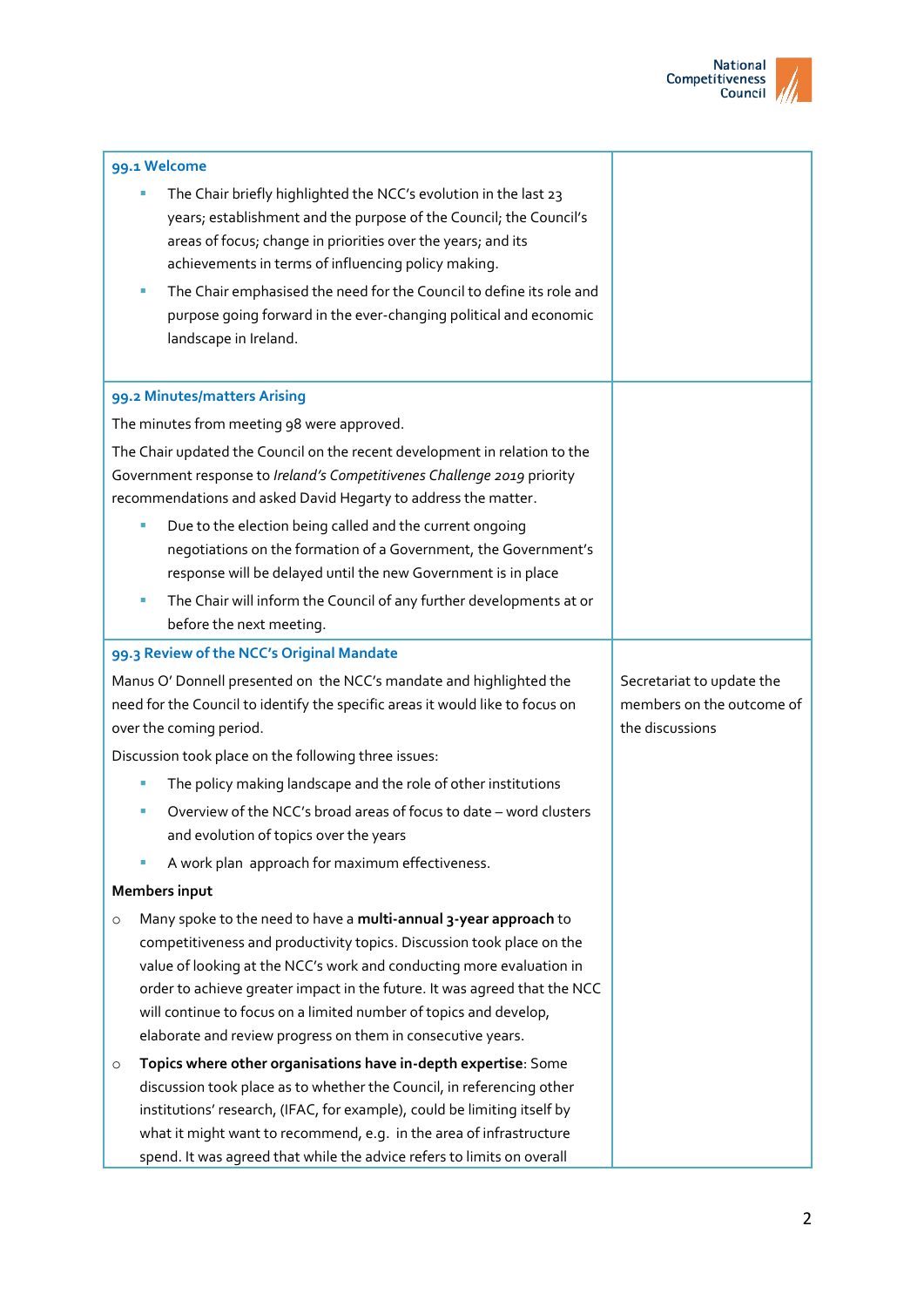

|                                                                                                                                                                                                       | spending, the Council could still differentiate competitiveness enhancing<br>spending within these limits.                                                                                                                                                                                                                                                                                                                                                                                |                                                        |
|-------------------------------------------------------------------------------------------------------------------------------------------------------------------------------------------------------|-------------------------------------------------------------------------------------------------------------------------------------------------------------------------------------------------------------------------------------------------------------------------------------------------------------------------------------------------------------------------------------------------------------------------------------------------------------------------------------------|--------------------------------------------------------|
|                                                                                                                                                                                                       | Members proposed that the Council should have a specific focus on<br>$\circ$<br>topics through the enterprise lens - micro areas, such as, enterprises and<br>start-ups and consider topics such as the circular and Green economy<br>rather than focusing on the macro economy, which is the priority for<br>other institutions.                                                                                                                                                         |                                                        |
|                                                                                                                                                                                                       | Key priorities for FDI are housing, infrastructure and the high marginal<br>$\circ$<br>income tax rate.                                                                                                                                                                                                                                                                                                                                                                                   |                                                        |
|                                                                                                                                                                                                       | Members were in agreement on deciding on the key topics for the work<br>$\circ$<br>plan at the last meeting of the Council each year.                                                                                                                                                                                                                                                                                                                                                     |                                                        |
|                                                                                                                                                                                                       | Regarding the policy making landscape the NCC should concentrate on<br>$\circ$<br>future challenges rather than reporting on the past; for example there<br>are issues on geographic distribution of the NDP, the Climate Ation Plan<br>and delays in delivering on Project Ireland 2040, skills shortages and<br>gaps, and housing.                                                                                                                                                      |                                                        |
|                                                                                                                                                                                                       | Emphasis was placed on the need for the Council to engage in wider<br>$\circ$<br>consultation with enterprise, public consultations and organise<br>national/regional events.                                                                                                                                                                                                                                                                                                             |                                                        |
|                                                                                                                                                                                                       | There was consensus that the Council needs to communicate its<br>$\circ$<br>messages that competitiveness and productivity improvements are<br>directly linked to improving living standards and securing a better<br>quality of life for all citizens. Messages need to be simple to get impact<br>and traction. NCC had in the past been viewed as raising key issues such<br>as education and skills, childcare and housing but didn't manage to<br>secure early action on the issues. |                                                        |
|                                                                                                                                                                                                       | 99.4 The NCC's Expanded Mandate                                                                                                                                                                                                                                                                                                                                                                                                                                                           |                                                        |
| Linda Kane presented on the NCC's expanded mandate- another area of the<br>Council's work program. The presentation informed on the Council's role and<br>mandate as the National Productivity Board. |                                                                                                                                                                                                                                                                                                                                                                                                                                                                                           | Secretariat to update the<br>members on the outcome of |
|                                                                                                                                                                                                       | Discussion took place on number of issues, which were;                                                                                                                                                                                                                                                                                                                                                                                                                                    | the discussions                                        |
|                                                                                                                                                                                                       | The proposed approach to the EU network of NPBs.<br>ш<br>Proposed changes in the Council's Terms of Reference (noting that<br>ш<br>this is a decision for Government - so the outcome of the discussion<br>will be included in advice to Government).                                                                                                                                                                                                                                     |                                                        |
|                                                                                                                                                                                                       | Proposed new members/advisors induction process and their<br>ш<br>respective roles and responsibilities.                                                                                                                                                                                                                                                                                                                                                                                  |                                                        |
|                                                                                                                                                                                                       | <b>Members Inputs</b>                                                                                                                                                                                                                                                                                                                                                                                                                                                                     |                                                        |
|                                                                                                                                                                                                       | TOR: The new programme for Government could impact on these.<br>$\circ$<br>Members want the following included - a Vision, Mission or Purpose for<br>the Council; section 6.2 should translate the EU wording better; capture                                                                                                                                                                                                                                                             |                                                        |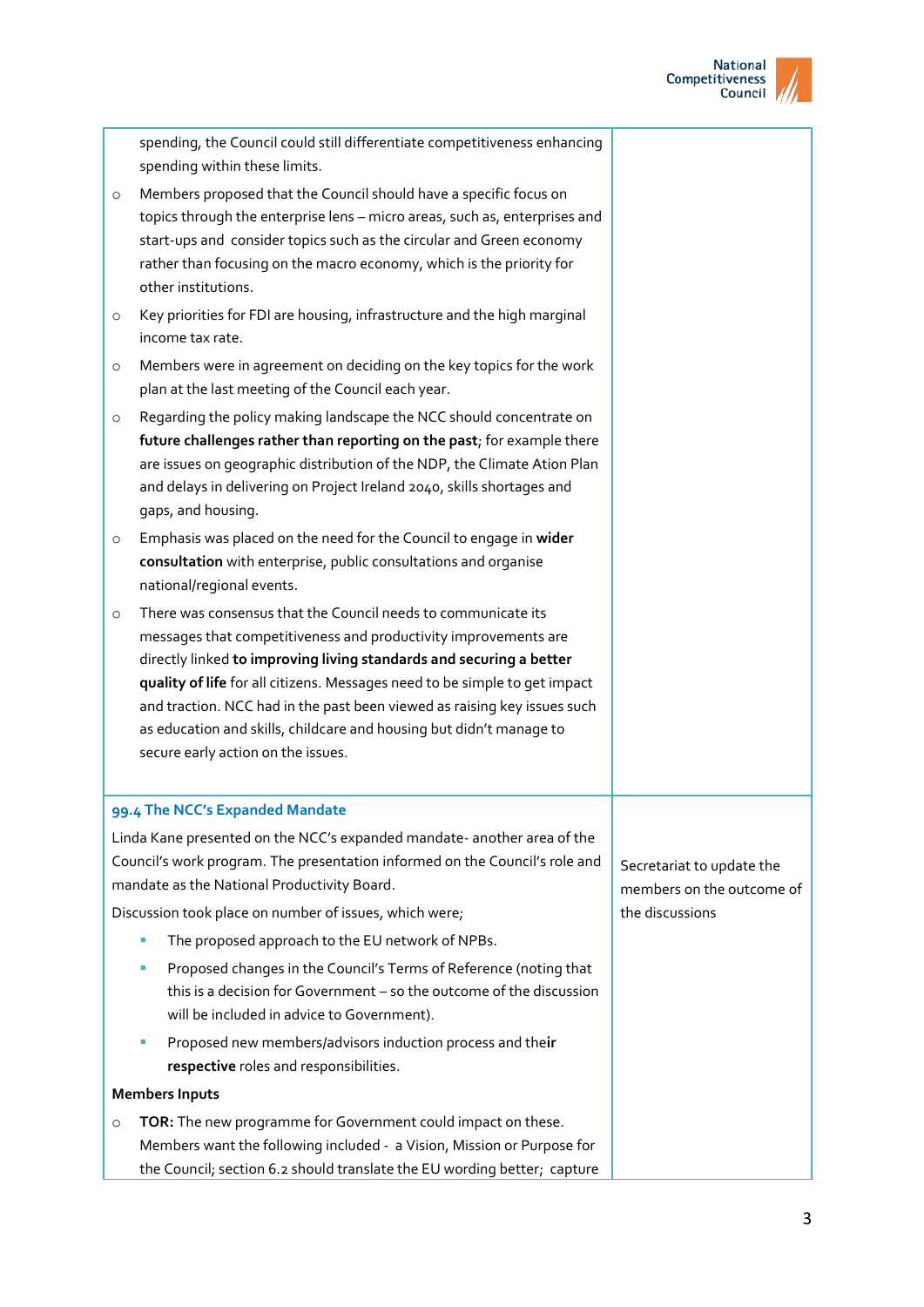

|         | the quality of life aspects and link with jobs created in enterprises; more<br>emphasis on productivity and perhaps consideration given to changing<br>the name of the Council to incorporate 'Productivity'                                                                                                                                                                                                                      |                           |
|---------|-----------------------------------------------------------------------------------------------------------------------------------------------------------------------------------------------------------------------------------------------------------------------------------------------------------------------------------------------------------------------------------------------------------------------------------|---------------------------|
| $\circ$ | Independence: While Section 6 in the TOR states that the Council's                                                                                                                                                                                                                                                                                                                                                                |                           |
|         | activities are independent (in terms of setting its work programme, its<br>recommendations, the timing of publication of reports and what the<br>Council says), the NCC is not an independent body by statute;<br>Futhermore, the resourcing of the secretariat from staff in a<br>Government Department and the presence of advisers from<br>Government Departments at meetings could be seen to undermine that<br>independence. |                           |
| $\circ$ | Ethics and Compliance: In addition to the annual SIPO return from                                                                                                                                                                                                                                                                                                                                                                 |                           |
|         | members it was suggested that the Chair should also be made aware by                                                                                                                                                                                                                                                                                                                                                              |                           |
|         | members of potential conflict of Interests that could arise when                                                                                                                                                                                                                                                                                                                                                                  |                           |
|         | discussing certain topics and that this be included in the members MOU.                                                                                                                                                                                                                                                                                                                                                           |                           |
| $\circ$ | Roles and Induction: Positive feedback was given on the current and<br>proposed induction process and some discussion on the role of advisers                                                                                                                                                                                                                                                                                     |                           |
|         | specifically where Council recommendations conflict with those of                                                                                                                                                                                                                                                                                                                                                                 |                           |
|         | adviser(s). Further clarification on advisers' role was provided in the                                                                                                                                                                                                                                                                                                                                                           |                           |
|         | information pack given at the meeting.                                                                                                                                                                                                                                                                                                                                                                                            |                           |
|         |                                                                                                                                                                                                                                                                                                                                                                                                                                   |                           |
|         |                                                                                                                                                                                                                                                                                                                                                                                                                                   |                           |
|         | 99.5 Stakeholder Engagement                                                                                                                                                                                                                                                                                                                                                                                                       |                           |
|         | Marie Bourke presented on the Stakeholder Engagement - final area of the                                                                                                                                                                                                                                                                                                                                                          | Secretariat to update the |
|         | review. She also informed the Council about the publication of the first                                                                                                                                                                                                                                                                                                                                                          | members on the outcome of |
|         | Future Jobs 2019 progress report - published on H1 2019.                                                                                                                                                                                                                                                                                                                                                                          | the discussions           |
|         | Discussion took place on the following issues;                                                                                                                                                                                                                                                                                                                                                                                    |                           |
|         | current NCC publications and purpose of each publication.                                                                                                                                                                                                                                                                                                                                                                         |                           |
|         | current report clearance process and ways forward.<br>п                                                                                                                                                                                                                                                                                                                                                                           |                           |
|         | current communications approach and ways forward.                                                                                                                                                                                                                                                                                                                                                                                 |                           |
|         | Members Inputs                                                                                                                                                                                                                                                                                                                                                                                                                    |                           |
| $\circ$ | Publications: The NCC reports are seen as the reference documents to                                                                                                                                                                                                                                                                                                                                                              |                           |
|         | get the Council's recommendations and findings to stakeholders and                                                                                                                                                                                                                                                                                                                                                                |                           |
|         | therefore the basis for the communications strategy. Ireland's                                                                                                                                                                                                                                                                                                                                                                    |                           |
|         | Competitiveness Challenge is the key annual publication each year.                                                                                                                                                                                                                                                                                                                                                                |                           |
|         | Discussions covered how the Council communicates it, to whom and                                                                                                                                                                                                                                                                                                                                                                  |                           |
|         | perhaps to break out aspects of it into targeted Bulletins. These can re-<br>emphasise messages in the Challenge, further elaborate on topics,                                                                                                                                                                                                                                                                                    |                           |
|         | address 'burning' issues and make it easier to intervene on key issues of                                                                                                                                                                                                                                                                                                                                                         |                           |
|         | the day so that the NCC can issue them at appropriate intervals between                                                                                                                                                                                                                                                                                                                                                           |                           |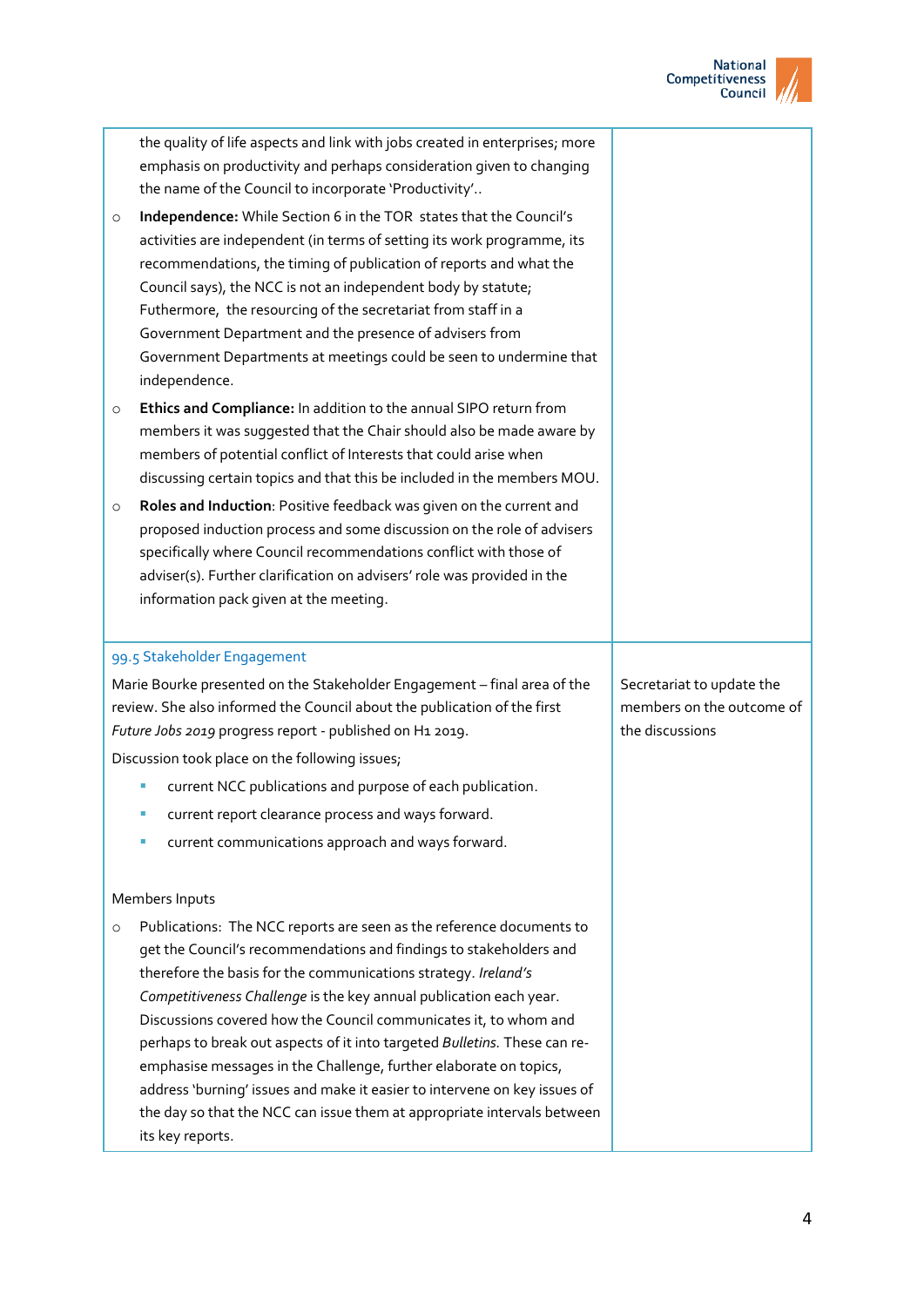

Some members suggested that the *Scorecard* and *Cost of Doing Business Reports* be merged and queried whether there was a need for them to be done each year as there may be little change in indicators. The *Productivity statement* is relatively new and needs time to evolve. To date it has identified underperforming sectors and could focus on the regional and management aspects of productivity in the future and continue to highlight other ongoing research.

- o Communications: A wide ranging discussion ensued around what the NCC wants to achieve, its key stakeholders (the political system, policy system, businesses, external stakeholders at national and regional level) and the timing of the Council's publications (coherence of reports), and its influence.
- o Stakeholder engagement: Views were expressed on the need to modernise the website, to take content to social media, engage in meetings at regional level, run NCC thematic events, undertake strong consultation with business and others to ascertain emerging themes and the development of case-studies on the impact of Government changes on productivity (e.g. World Bank Doing Business subnational findings for Ireland if best scores for each indicator in each of Ireland's 5 cities were to apply across all cities). Many referred to the need for professional input on communications for maximum impact and the extra resource implications.
- o 'Productivity Hub': The need for engagement with key stakeholders was raised (ESRI, CBI, HEI researchers on productivity, IGEES and others) and identify the key productivity questions that Ireland needs to address and translate these down to the impact on businesses and individuals. The concept of the New Zealand productivity hub was described - a partnership of agencies (Productivity Commission, the Treasury, Ministry of Business, Innovation and Employment, Statistics New Zealand, other agencies and groups) which aims to improve how policy can contribute to the productivity performance of the economy and the wellbeing of citizens by developing a joint research programme, helping build capability and translating research into policy.

### **Discussions on topics for Ireland's Competitiveness Challenge 2020**

These were classified according to the various dimensions of the NCC's competitiveness Pyramid as follows:

### *Sustainable Growth*

- climate change and competitiveness, including opportunities
- inclusive growth (SME productivity/regional productivity/laggard firms) *Productivity*
- Human Capital (e.g. management, higher education, LLL, EGFSN work)
- Intangible assets